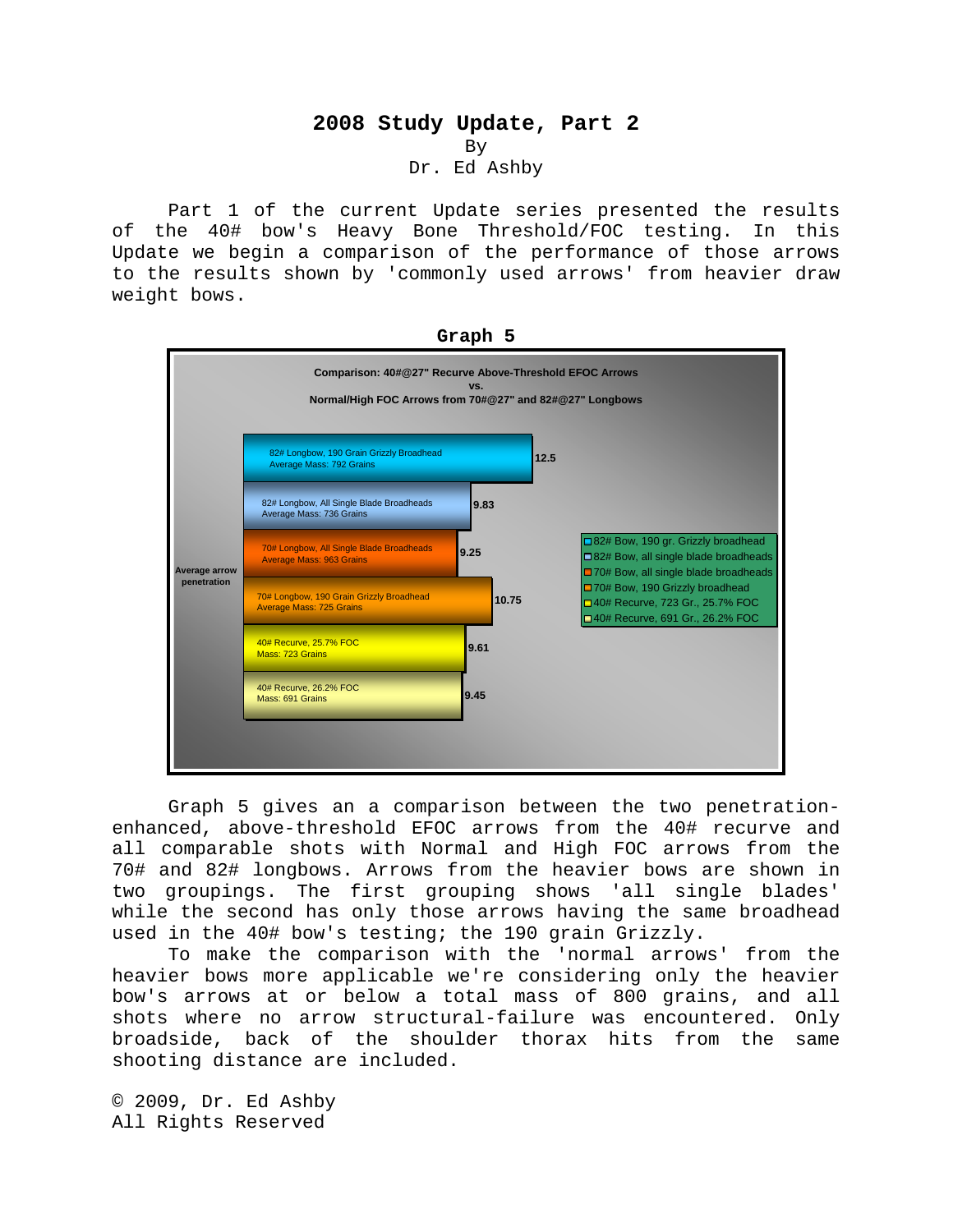While comparing, remember that some arrows in the heavy-bow groups do not possess as many penetration enhancing factors as those from the 40# bow. Some have a poor ferrule-diameter/shaftdiameter ratio, several have either 'Hill type' serrated, microserrated or file sharpened edges, and some have barrel-tapered shafts. Among 'all single blades' there is great variation in mechanical advantage, blade profiles, cutting angle, edge angle and tip profile. However, collectively taken they represent a typical aggregate of 'commonly used arrows' and single blade broadheads.

 There is an up-side to making comparisons in which these many differences are present. It gives the light-draw shooter who uses a penetration-enhanced arrow an indication of how his arrow's penetration-potential stacks up against a heavier drawweight bow, when the heavy-bow shooter pays little or no attention to enhancing his arrow's penetration potential (other than having well tuned arrow flight). It also shows the fallacy of using only a bow's draw-weight as the guide to the "likely outcome" tissue penetration you can expect.

 The two above-threshold EFOC arrows from the 40# recurve compare very favorably with the average penetration shown by the 'all single blades' sets of 'commonly used' arrows from both heavier bows, and isn't far behind that shown for the 'same broadhead' sets. On heavy bone impacts they show, respectively, 2.2% and 3.9% greater average penetration than shown by the 70# bow's 'all single blades' group. They show 96.1% and 97.8% as much penetration as the 82# bow's 'all single blades' group.

Compared to the 70# bow's 'same broadhead' group the 40# bow's penetration-enhanced, above-threshold EFOC arrows show 87.9% and 89.4% as much penetration, respectively. Even when compared to the 82# bow's 'same broadhead' group they show better performance than most would expect. Shot from a bow with less than half the draw weight they gave a 100% bone-breaching rate while averaging 75.6% and 76.9% as much penetration *on heavy-bone hits*.

The heavier bow's comparison sets in Graph 5 are limited to single-blade broadheads; ether 'all single blades' or the same broadhead as used with the 40# recurve. What happens if we include all fixed-blade broadheads (excluding the mechanicals) in the 'common arrow' group for the heavier bows? This gives a truer cross section of 'commonly used arrows' for the heavier bows. (Mechanicals were excluded because their inclusion *drastically* lowered the average penetration.)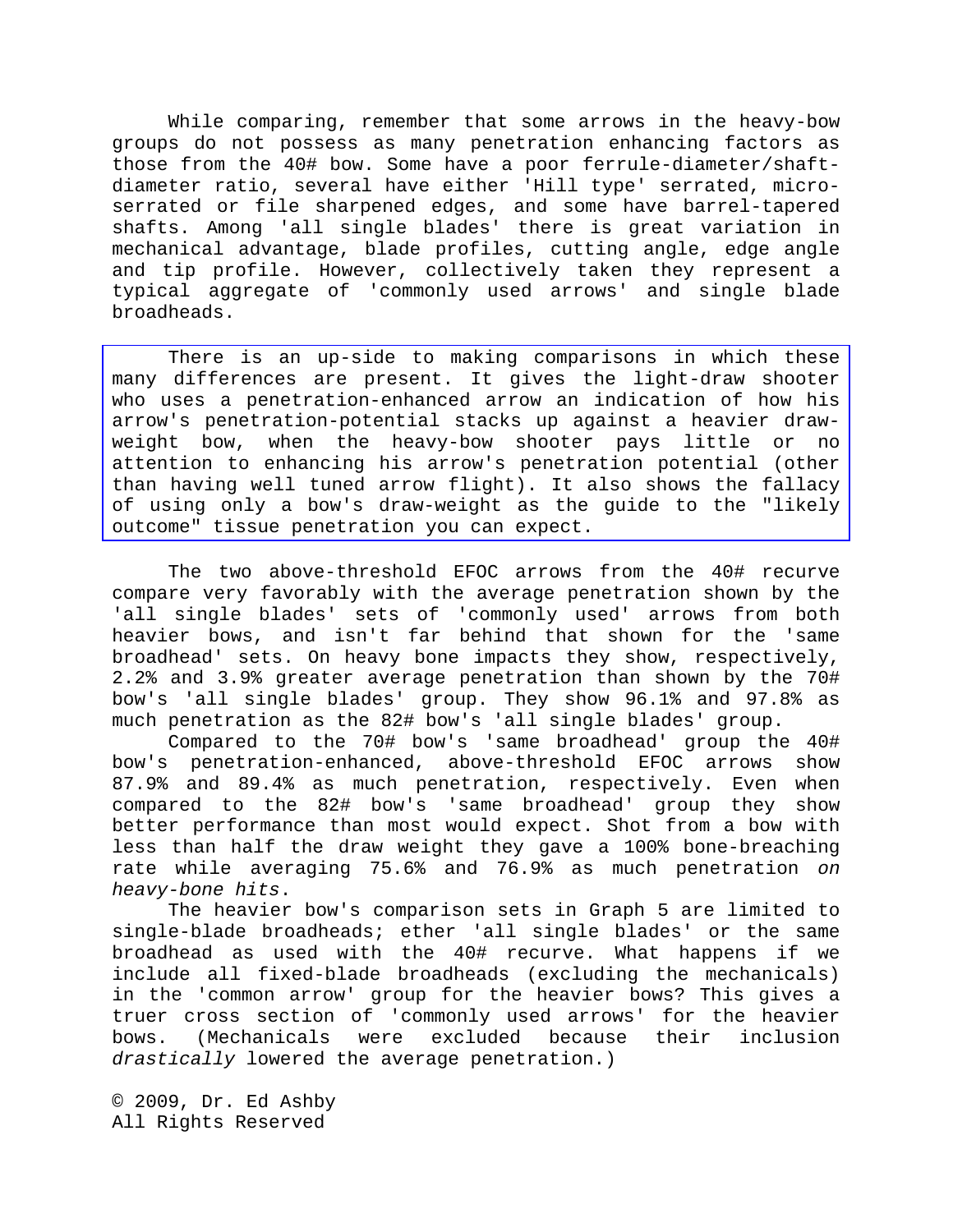**Graph 6** 



 When all fixed-blade broadheads are included in the 'commonly used' Normal and High FOC arrows for the heavier bows there is a noticeable decrease in the average penetration. Compared to the 'all single blades' groups shown in the previous graph (Graph 5) the average penetration decrease for the 70# and 82# bow is 8.6% and 9.8%, respectively. That's fairly dramatic when one considers that only 10.5% of the 'all broadheads' shots are with multiblade broadheads. This reflects the marked difficulty multiblade broadheads have on heavy-bone impacts.

When compared against the heavier bow's 'all broadheads' group the 40# bow's two penetration-enhanced, above-threshold EFOC arrows show a distinct penetration advantage. Against the 70# bow they show an average penetration increase of 13.7% and 11.8%, respectively. Against the 82# bow they show increases of 8.4% and 6.5%. Also remember that the 40# bow's penetrationenhanced, above-threshold EFOC arrows showed a 100% penetration rate on the hefty buffalo ribs. That's something that can't be said for either of the heavier bow's commonly used 'all broadheads group', where 47.1% of the multiblade broadheads and 10.9% of the single-blades failed to penetrate the entrance-side rib.

In Part 1's 40# recurve testing we saw that the 50% of below-threshold Ultra-EFOC arrows that breached the entrance rib showed a large post-breaching penetration increase over the above-threshold EFOC arrows. How does the performance of these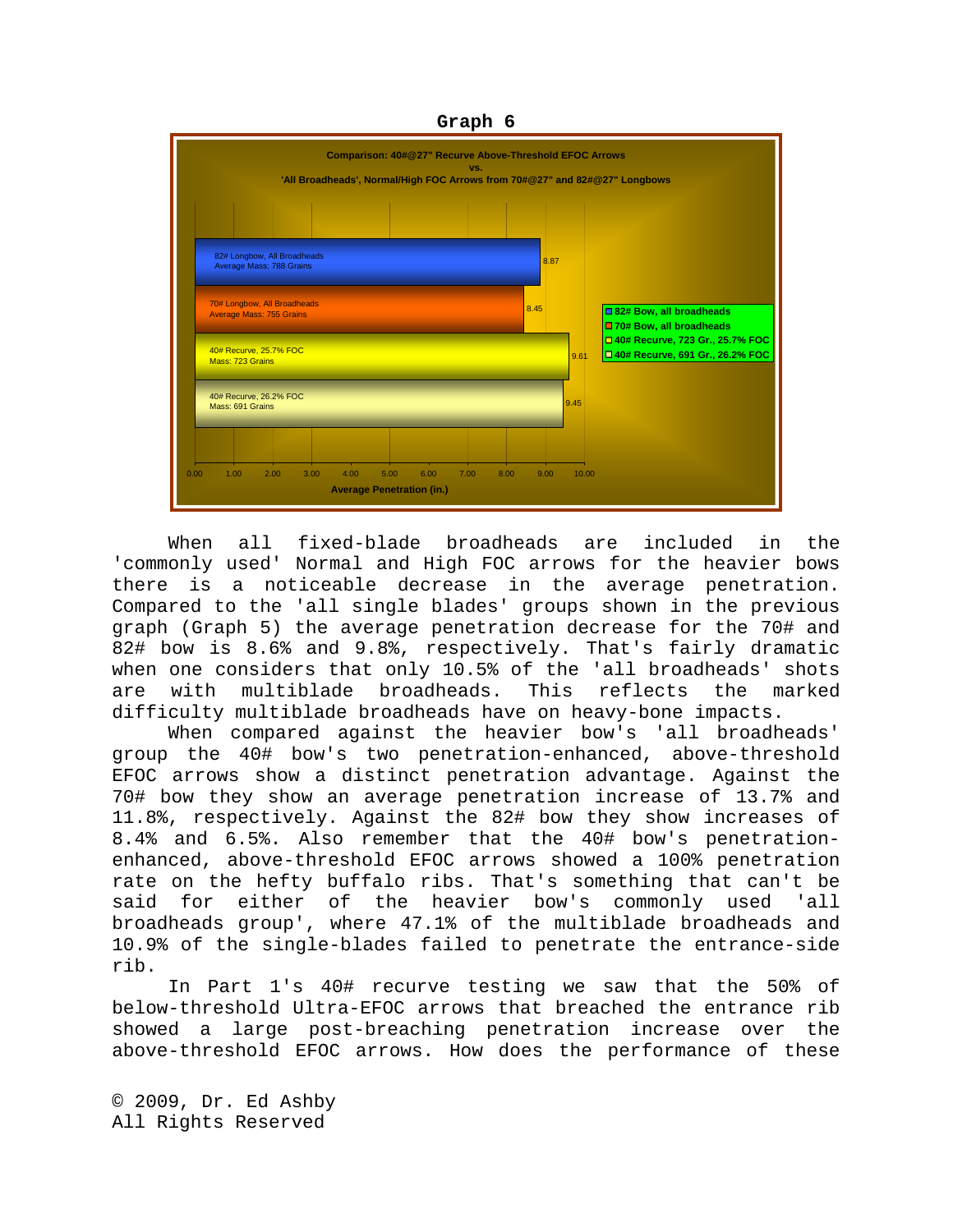six Ultra-EFOC arrows compare with the above arrow sets from the heavier bows?



 The average penetration for the 40# bow's six bonebreaching Ultra-EFOC arrows exceeds that of each heavier bow's 'all single blades' and 'same broadhead' groups. The percent of increase in penetration they show over the other groups, from top to bottom, is: 12%; 42.4%, 51.4% and 30.2%.

Now let's factor in the multiblade broadheads and look at the two heavier bow's 'all broadheads' groupings.



**Graph 8** 

© 2009, Dr. Ed Ashby All Rights Reserved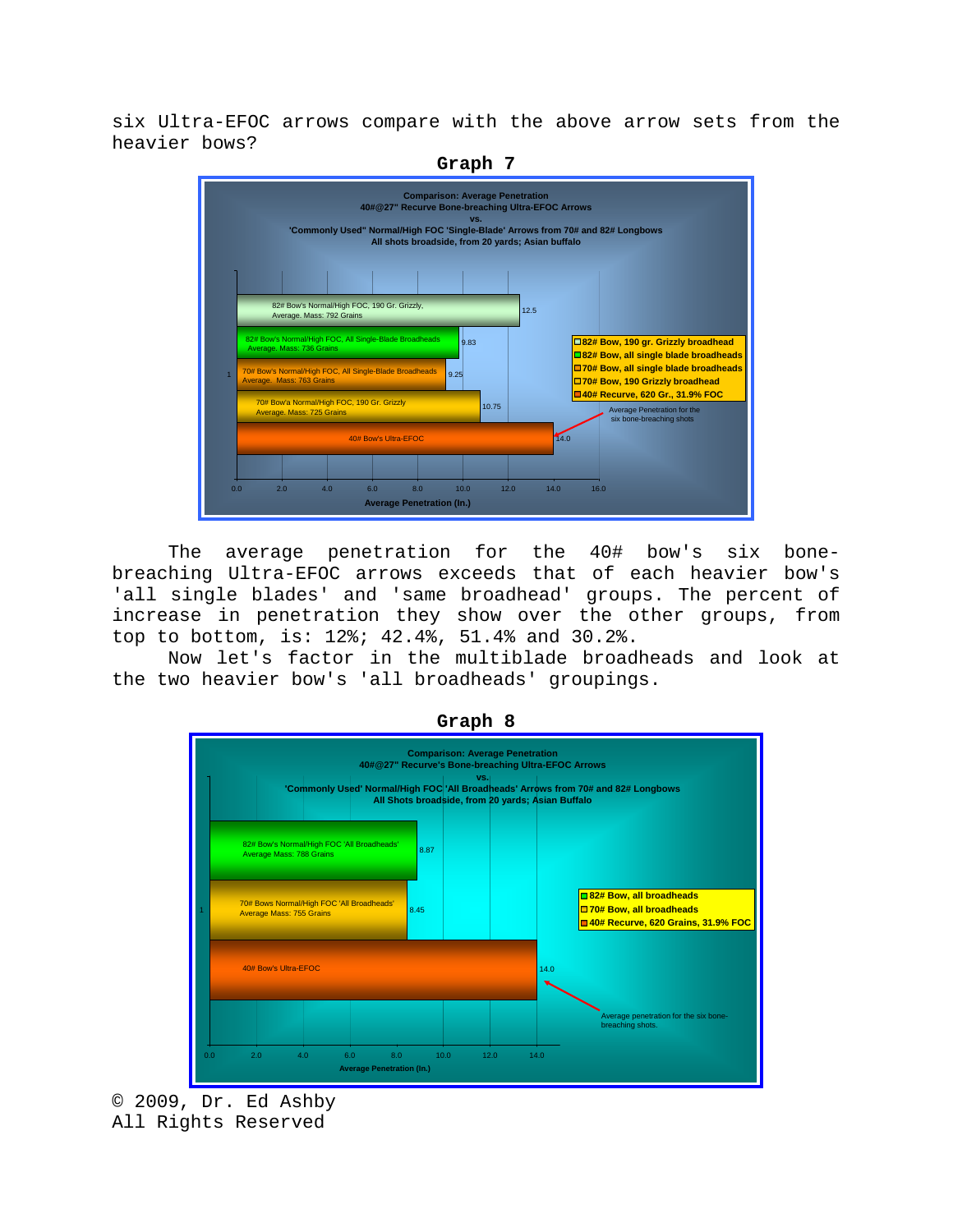Average penetration for the six bone-breaching Ultra-EFOC arrows from the 40# bow is 65.7% greater than that shown by the 70# bow's 'all broadheads' group. They show 57.8% greater average penetration when compare to the 82# bow's 'all broadhead' group.

While the performance of the six bone-breaching hits with the below-threshold Ultra-EFOC arrows from the 40# recurve are little short of astonishing there still remains that threshold barrier. If we consider the overall penetration average for all its shots; the six bone-breaching hits and the six shots stopped by the rib; how do the below-threshold, penetration-enhanced Ultra-EFOC arrows stack up against the Normal/High FOC arrows from the heavier bows? Let's look at that comparison.



 Many will consider the results shown in Graph 9 a fairer and more direct comparison of the performance of the belowthreshold, penetration-enhanced Ultra-EFOC arrows from the 40# recurve. In some ways that is true; it does show the overall "likely outcome" penetration for a heavy bone hit. On the other hand, in some aspects the "likely outcome" is skewed in favor of the arrows from the heavier bows.

© 2009, Dr. Ed Ashby All Rights Reserved Why is there a skewing of results in favor of the arrows from the heavier bows? The Heavy Bone Threshold is highly dependent on arrow mass. The vast majority of arrows in each heavy-bow grouping have a mass-weight exceeding the heavy bone threshold. In fact, 82.7% of all shots shown for the 70# and 82# bows are with arrows having a mass-weight above 650 grains,

**Graph 9**